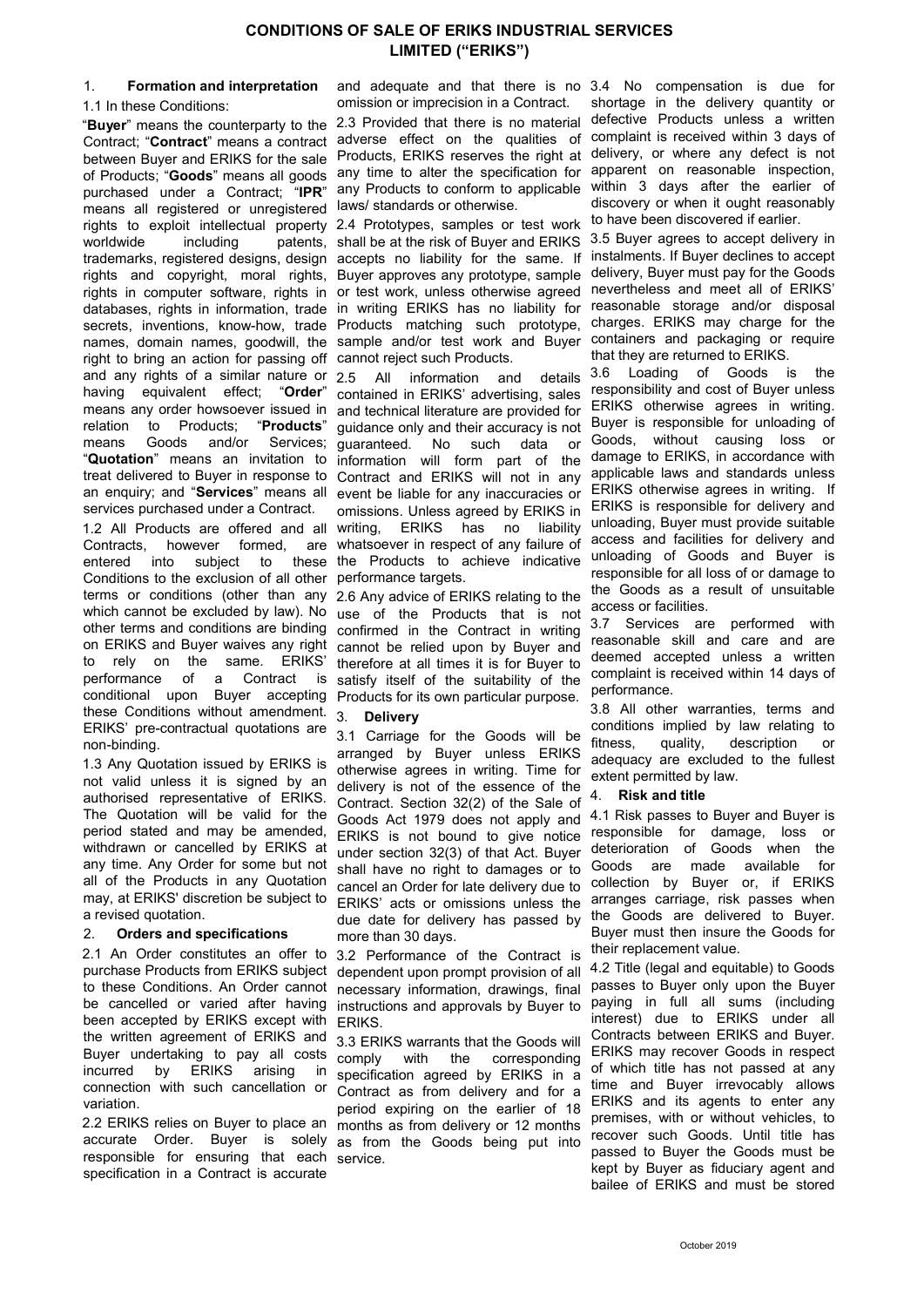separately from other goods clearly a separate invoice in respect of each reasonably have been aware of any identifiable as belonging to ERIKS. consignment delivered under a defect; (viii) for circumstances beyond Before title has passed ERIKS may Contract. If Buyer's credit status ERIKS' control such as: governmental claim the price of the Goods when due. changes, ERIKS may revise any credit If Buyer sells Goods prior to title terms. passing in the ordinary course of 5.3 ERIKS shall have a lien over all business, Buyer shall account to property of Buyer which may be in ERIKS for the resulting proceeds of ERIKS' possession in respect of all sale.

4.3 Buyer shall not be entitled to monies due to ERIKS are not paid pledge or in any way charge by way of within 14 days of the due date, ERIKS security for its indebtedness any may sell any property over which it has Goods which remain the property of ERIKS.

services, Buyer provides the items to ERIKS, in payment of any principal ERIKS at Buyer's own risk and ERIKS sums owed to ERIKS and ERIKS shall accordance with Buyer's specification provides no guarantee the items are account to Buyer for the remainder (if or drawings; (x) for Goods not of repairable.

4.5 If, pursuant to clause 4.4, Buyer 6. Liability fails to collect any items within two 6.1 Liability for fraud, death or personal weeks of ERIKS' final diagnosis, Buyer agrees the items are no longer negligence, or any other liability which required by Buyer and ERIKS shall be cannot be excluded or limited by law, is free to dispose of such items as it sees not excluded. fit without liability to Buyer.

### 5. Price and payment

5.1 Applicable prices for Products are loss of contracts, loss of production, those specified by ERIKS in the increased costs of labour and/or Contract. Unless otherwise agreed in materials, damage to goodwill, writing by ERIKS an additional charge economic loss or any indirect or will be made for carriage of goods for consequential losses. delivery inside and outside the United 6.3 Subject to clause 6.1, ERIKS' Kingdom and/or for packaging. Prices liability arising in connection with the are exclusive of VAT. Prices may be varied to take account of: (i) any performance of the Contract is limited increase in ERIKS' costs of supplying to: (i) the cost of repairing or replacing Products; (ii) any variations that ERIKS faulty Goods; and (ii) the cost of rehas agreed to; (iii) delay or costs performing any deficient Services, in caused by Buyer's failure to provide each case limited to an amount equal accurate instructions or information; to the moneys received by ERIKS (iv) any effect of the UK leaving the under the Contract in respect of those European Union.

by ERIKS, payment for Products shall can claim or remedy the matter itself. be due within 30 days of the date of 6.4 Subject to clause 6.1, ERIKS is not ERIKS' invoice, whether or not delivery liable: (i) until ERIKS has received has taken place, and shall be paid payment in full under the Contract; (ii) electronically. In the case of credit to the extent Buyer and/or any third account customers, punctual payment parties do not follow any information, is a condition precedent to further instructions and/or warnings supplied deliveries of Products. Time for with the Products; (iii) if Buyer and/or payment is of the essence. Buyer shall any third parties does not store, install, pay in pounds sterling without set-off, use and maintain the Goods suitably; deduction, counterclaim or other (iv) if Buyer and/or any third parties withholding. Payment is not deemed uses unsuitable lubricant, defective made until ERIKS has received cash or mounting or connection or any other cleared funds in respect of the full factor causing a defect beyond the amount outstanding. If Buyer fails to reasonable control of ERIKS; (v) if any make payment in full on the due date, repairs or alterations are undertaken ERIKS may charge interest (both by or on behalf of Buyer without the before and after judgment) daily on the prior written consent of ERIKS; (vi) for amount unpaid at 4% above Bank of fair wear and tear or damage due to England's base rate from time to time accident, neglect or misuse; (vii) for 7.1 Any tooling patterns and dies together with ERIKS' reasonable costs use of Products after Buyer and/or any provided by or charged for as part of of pursuing payment. ERIKS may raise third parties becomes or should the Price by ERIKS is the property of

4.4 If ERIKS undertakes investigative repaying interest owed by Buyer to sums due from Buyer to ERIKS. If a lien and apply the sale proceeds to discharge any costs of sale, in materials; (ix) to the extent due to any).

resulting from ERIKS'

6.2 ERIKS is not liable for loss of profits, loss of business opportunities,

5.2 Unless otherwise agreed in writing the opportunity to remedy before Buyer or contemplated Goods and Services. ERIKS is allowed

war, emergency, civil disturbance, terrorism, Act of God, fire, explosion, flood, epidemic, accident, failure, breakdown of machinery, import or export embargo, labour dispute, national shortage of materials, fuel, parts, machinery or labour, or restraints or delays affecting carriers or inability or delay in obtaining supplies of adequate or suitable Products being supplied or the being performed in ERIKS' manufacture where ERIKS will to the extent possible assign any rights it has against the manufacturer to the Buyer; or (xi) for any delay or effect on the Contract due to the UK leaving the European Union, including during any extensions to Article 50 or transitional periods

6.5 Buyer indemnifies ERIKS for losses and damages which ERIKS incurs (including for legal actions in which ERIKS is involved), if any claim is made against ERIKS relating to any composite into which the Goods are incorporated or other products with which the Goods are used where the Goods supplied by ERIKS are either (i) not the defective part of any composite or other product; or (ii) are rendered the defective part or become defective by reason of acts or omissions of Buyer or a 3rd party; or (iii) are rendered the defective part or become defective by reason of instructions or warnings given by the supplier of the composite or other products.

6.6 Buyer shall indemnify ERIKS, its employees, agents and subcontractors against loss or damage to any property or injury or death of any person caused by any negligent act or omission or wilful misconduct of Buyer, its employees, agents or subcontractors.

6.7 Prices for Products are based on the limitations and exclusions in these Conditions. Buyer is encouraged to take out insurance to cover losses for which liability is not ERIKS'. Each limitation and exclusion herein applies to liability for breach of contract, liability in tort (including negligence), liability for breach of statutory duty and liability for breach of common law.

# 7. Tooling and IPR